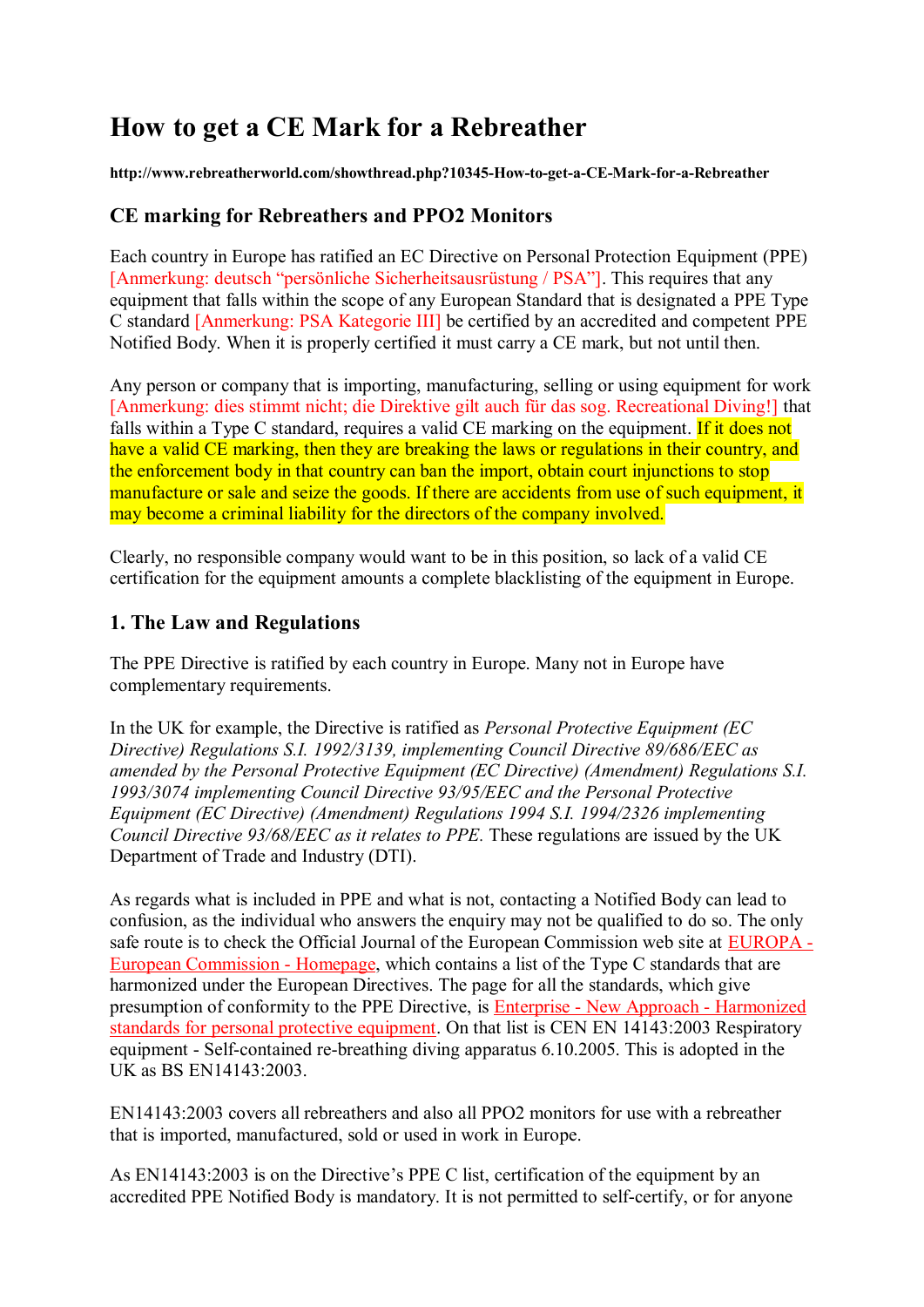else to certify other than a PPE accredited Notified Body whose accreditation includes "respiratory equipment including dive equipment".

## **2. Finding a Competent Notified Body**

The word "competent" here means legally authorized. It does not refer to their ability.

To find an accredited Notified Body, a check was made of the accreditation of all 1900 Notified bodies listed on the site EUROPA - European Commission - Enterprise - Single market - NANDO

This identified just TUV and SGS Yardley as being accredited to audit equipment to EN14143:2003, with BSI and Isoquar still examining whether they are accredited and competent to carry out such an audit. Inspec International indicated they may be accredited but an audit would take one year to carry out (i.e. the five days needed to perform the audit and report, would start a year from the date they were contracted).

To ensure no other companies had been missed, the UK DTI was contacted. The contact point for anyone who is looking for updates is:

Ana Nicola Office of Science and Innovation Personal Protective Equipment (PPE) http://www.dti.gov.uk/innovation/str...ect/index.html Department of Trade and Industry Room 280 151 Buckingham Palace Road London SW1W 9SS Tel: 020 7215 1573 Fax: 020 7215 1340

mailto:Ana.Nicola@dti.gsi.gov.uk

Ana Nicola kindly sent the direct link to the UK Notified Body list, as the UKAS and DTI sites had missing links to that document. http://www.dti.gov.uk/files/file1190...dload=05%2F403

All companies on that list were contacted and this confirmed that they were PPE Notified Bodies but none other than those already listed were accredited to carry out an audit for EN14143. Moreover, none of the PPE Notified Bodies in Europe is accredited to certify any equipment to EN61508, nor carry out any EN61508 audit. EN14143:2003 requires compliance with EN61508.

The only accredited auditor for EN61508 in Europe is SIRA Certification. This means that SIRA must carry out an audit and certify either the equipment under test, or the process used to design the equipment and control its life cycle, to either SIL 3 for very low volume equipment, or SIL 4 for mass produced equipment.

If an EN14143:2003 certificate is issued without an EN61508 certificate having been issued by SIRA, then the EN14143:2003 certification is incompetent. Any such certificate in issue will not stand up in law.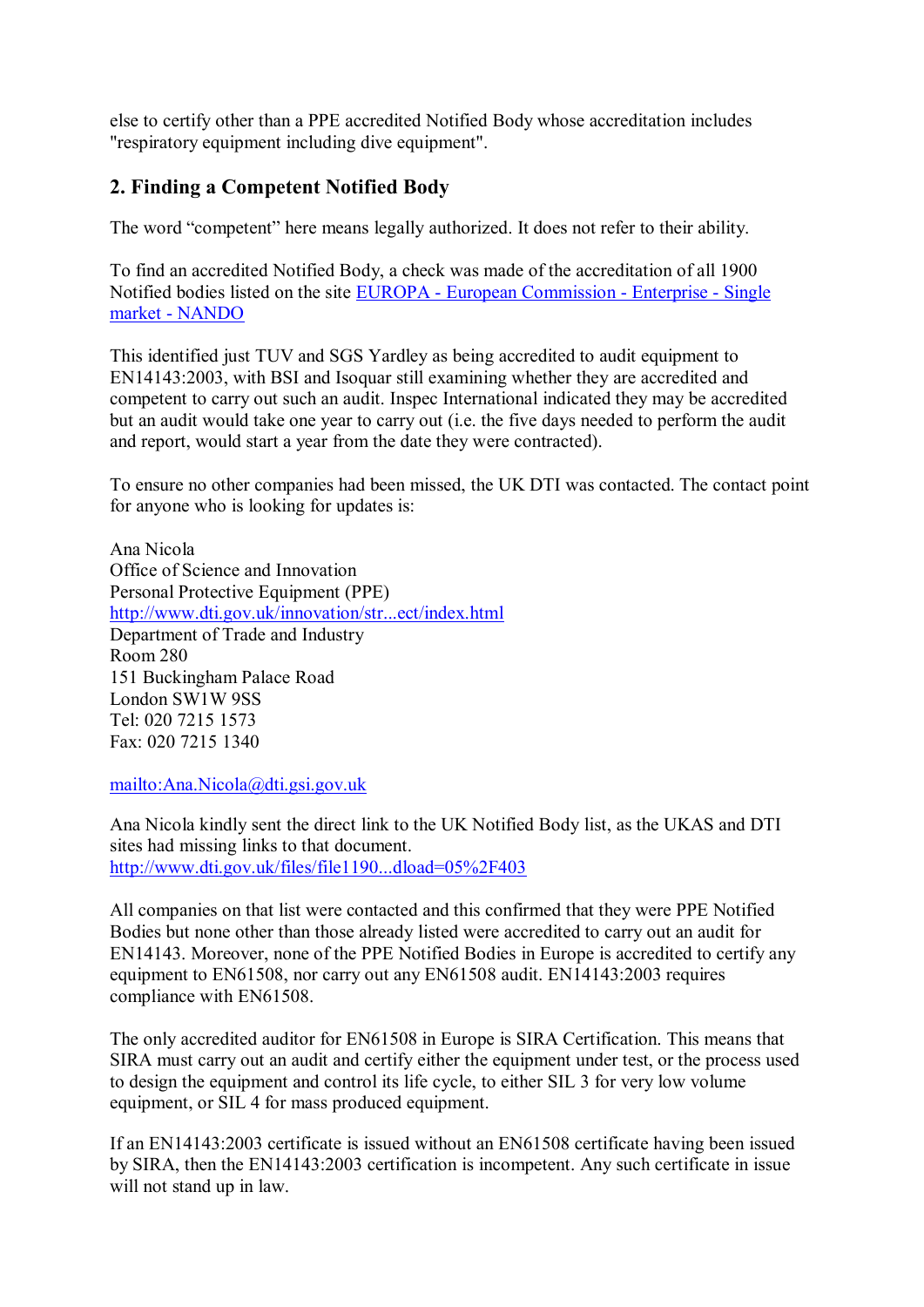It is my opinion that when the certification process is complete, the company manufacturing or controlling the manufacture of the equipment will have at least four certificates:

- 1. **EN61508:2004 Certification** for either the equipment itself or the process used to design and manufacture the equipment, to SIL 3 if the equipment is low volume, and SIL 4 if high volume. The SIL rating depends on how many people any design fault can kill, which depends on its expected volume of sales and usage. At present, this certificate can only be issued by SIRA Certification.
- 2. **EMC Compliance certificate** issued to Electromagnetic Compatibility Directive 89/336/EEC as Amended by Directive 92/31/EEC, by a Notified Body or the full data included in the Technical File for the equipment. The number of the standard adopting this varies from country to country.
- 3. **EN14143:2003 Type Approval Certificate**, a Type 10 certificate covering the design. This is issued by one out of TUV, SGS Yardley, BSI, or possibly Isoquar or Inspec. The EN61508 compliance certificate must exist first, otherwise the EN14143:2003 certificate is incompetent.
- 4. **EN14143:2003 Type 11 Approval Certificate** covering the manufacturing plant making the equipment.

Other certificates may be required if the equipment includes custom regulators (EN250) or other special features.

# **3. Underlying Requirements**

To meet EN61508 or EN14143, the company manufacturing that manufactures the goods will have to be registered to ISO 9001.

To meet EN61508, the Project Leader responsible for the team that designed the equipment must be a Fellow of the Institute of Electrical Engineers, FIEE, or an equivalent in another country, i.e. an FIET, though the FIEE requirement is in fact more onerous than to become a **FIET.** 

The company carrying out the design should have extensive quality procedures dealing with the design of safety critical products, to meet EN61508.

These requirements mean that an individual, who designs a rebreather, cannot just put if forward with some test results and a statement that they think it is safe. It requires a formal safety procedure to be followed, where the individuals doing the work are trained and competent in the technical sense, or at least certified with evidence of competency being required to obtain the certification.

## **4. Is this really needed or just red tape?**

EN14143:2003 is a standard that a panel of very experienced engineers, with extensive diving experience, have written as a *minimum safety standard* that should be achieved.

For EN61508 the ALARP principle is applied. Other than that, part of meeting EN61508 is proving that when the equipment needs to be used, it fails to work less than once in 100,000 hours. If equipment met that, it would save users money, time and many lost dives. The equipment is not permitted to fail in a dangerous state more often than once in 100 million